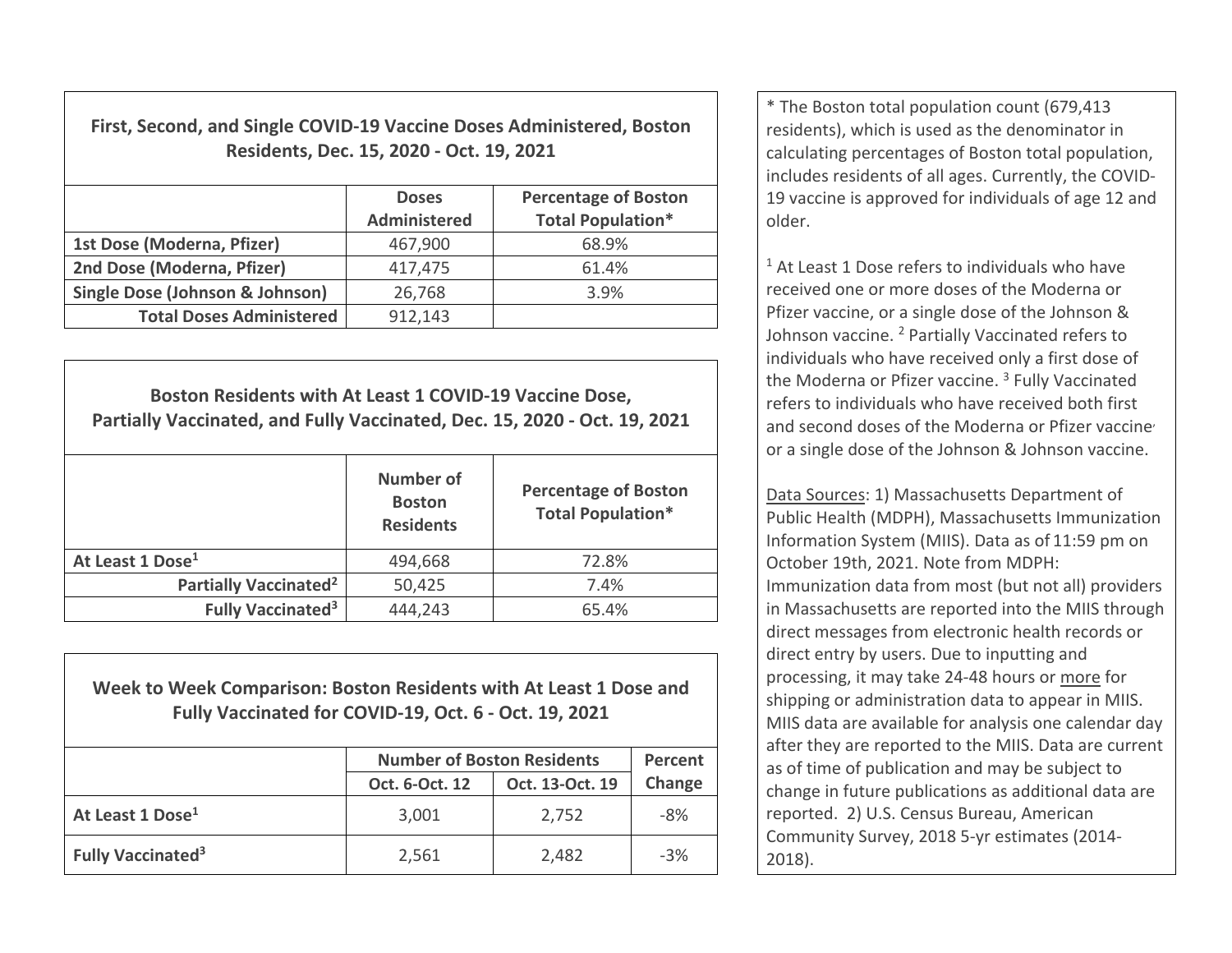

\* Total number of individuals receiving their initial dose in the 10‐week period.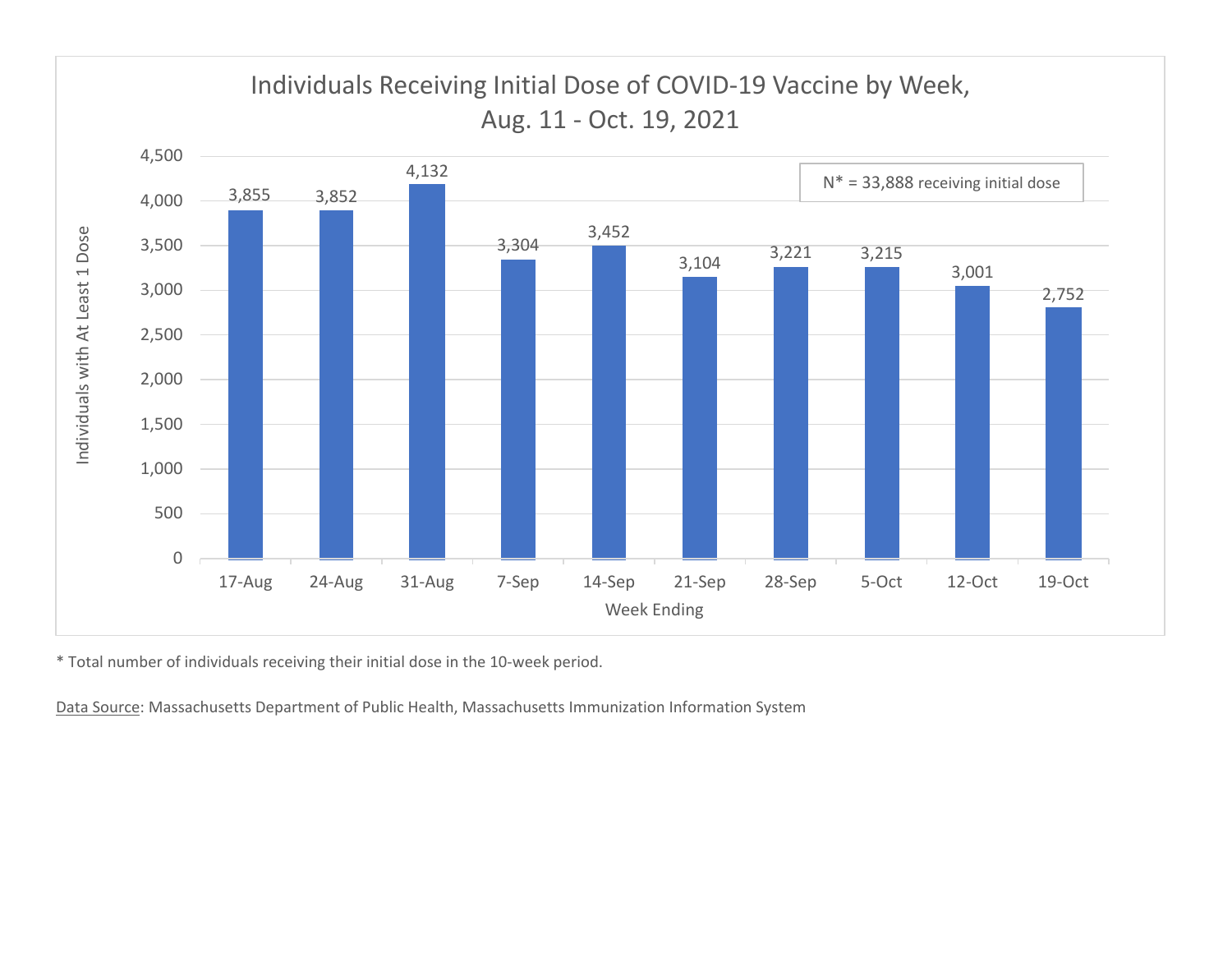

\* Total number of individuals receiving their final dose in the 10‐week period.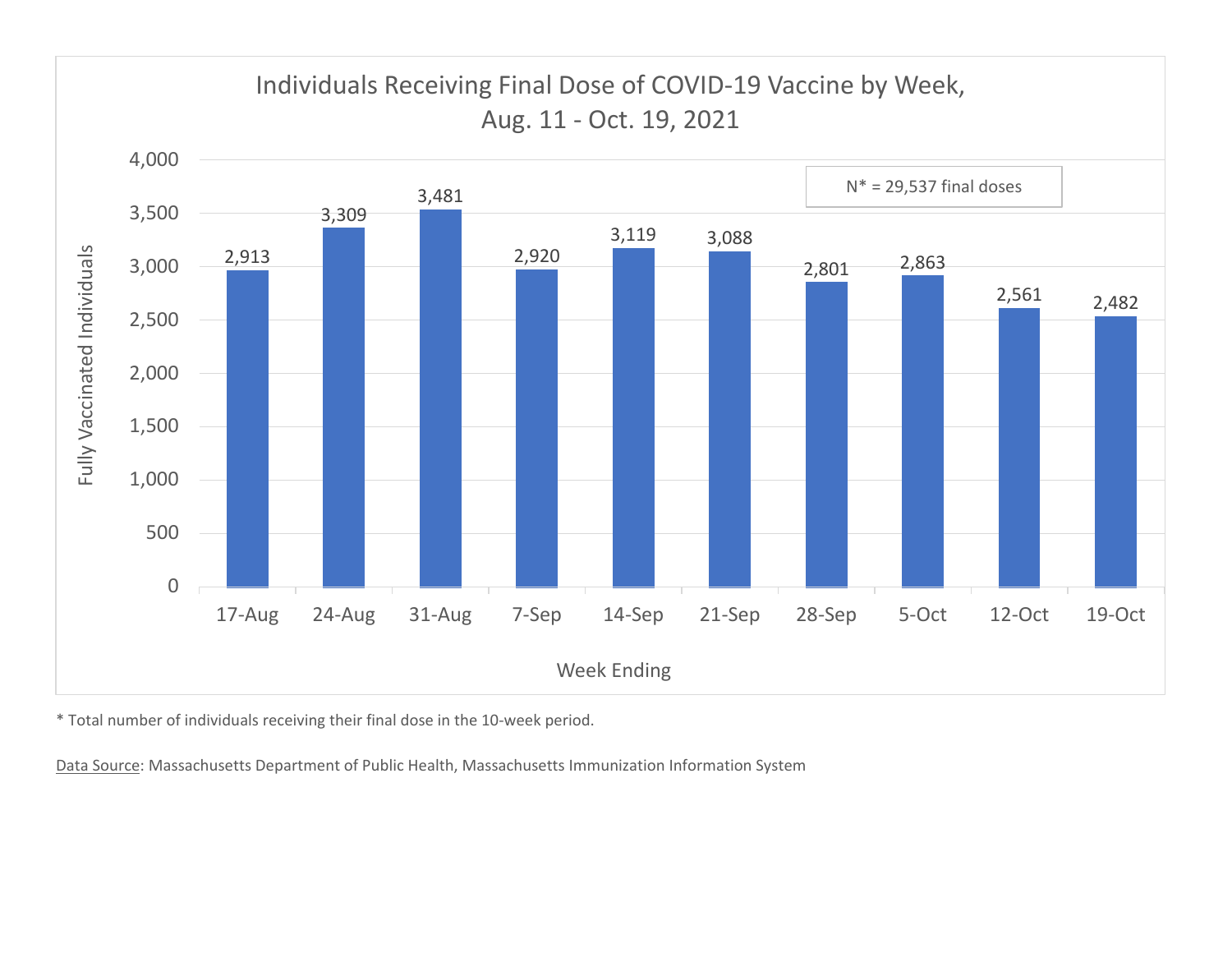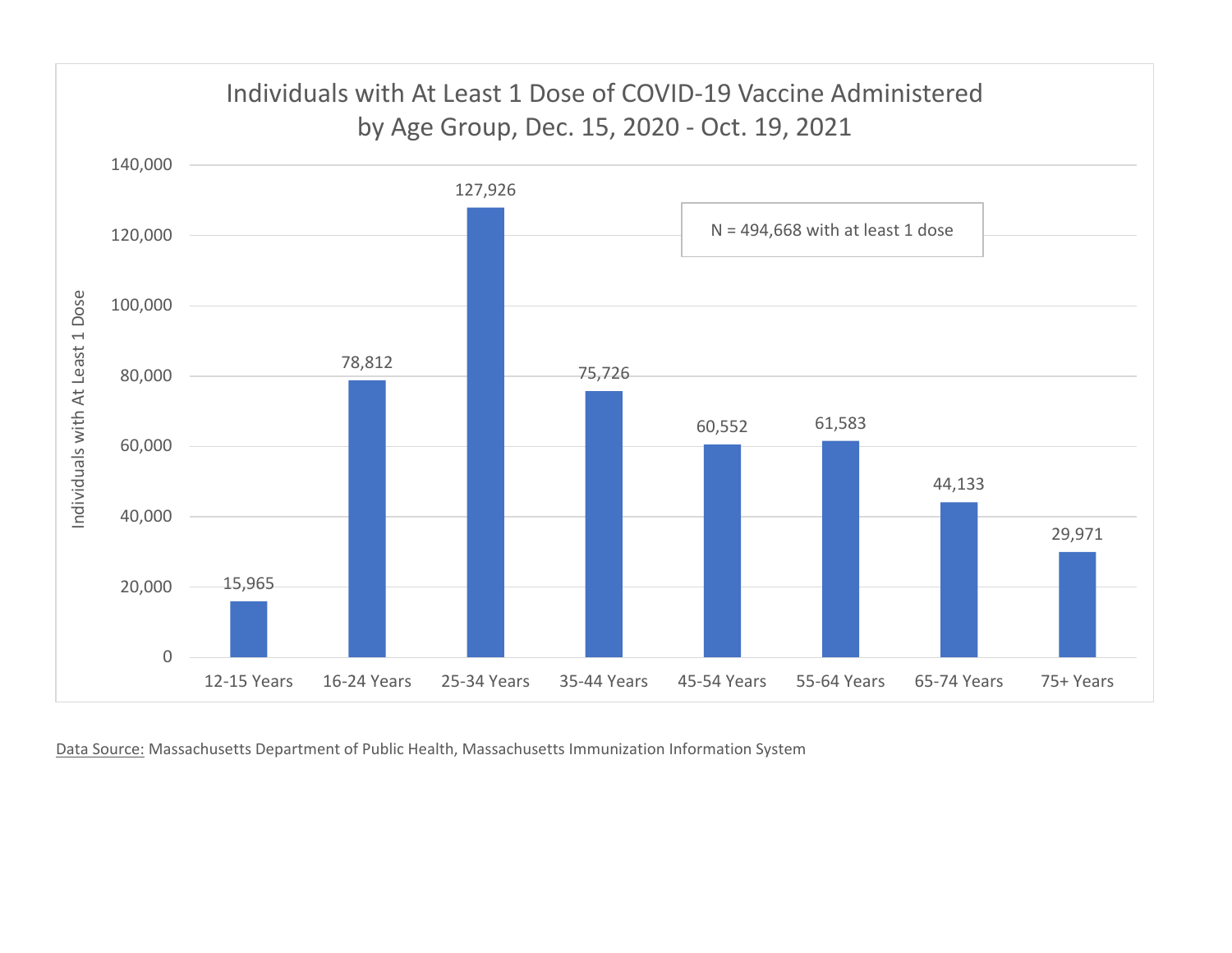

In accordance with CDC practices, BPHC has capped the percent of population coverage metrics at 99.9%. These metrics could be greater than 99.9% for multiple reasons, including census denominator data not including all individuals that currently reside in the county (e.g., part time residents) or potential data reporting errors. Estimates may change as new data are made available.

Percentage of overall Boston population with at least 1 dose <sup>=</sup> 72.8%.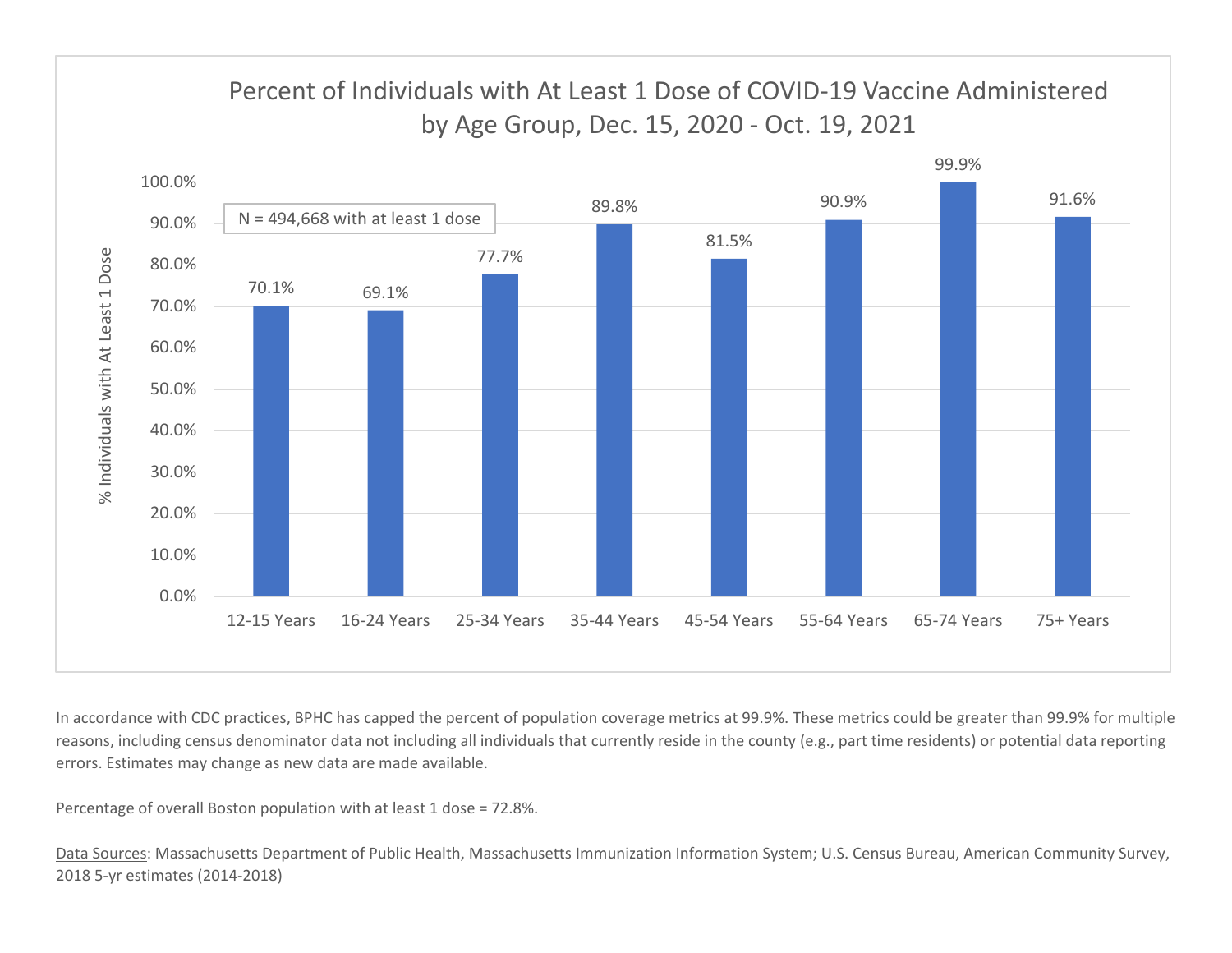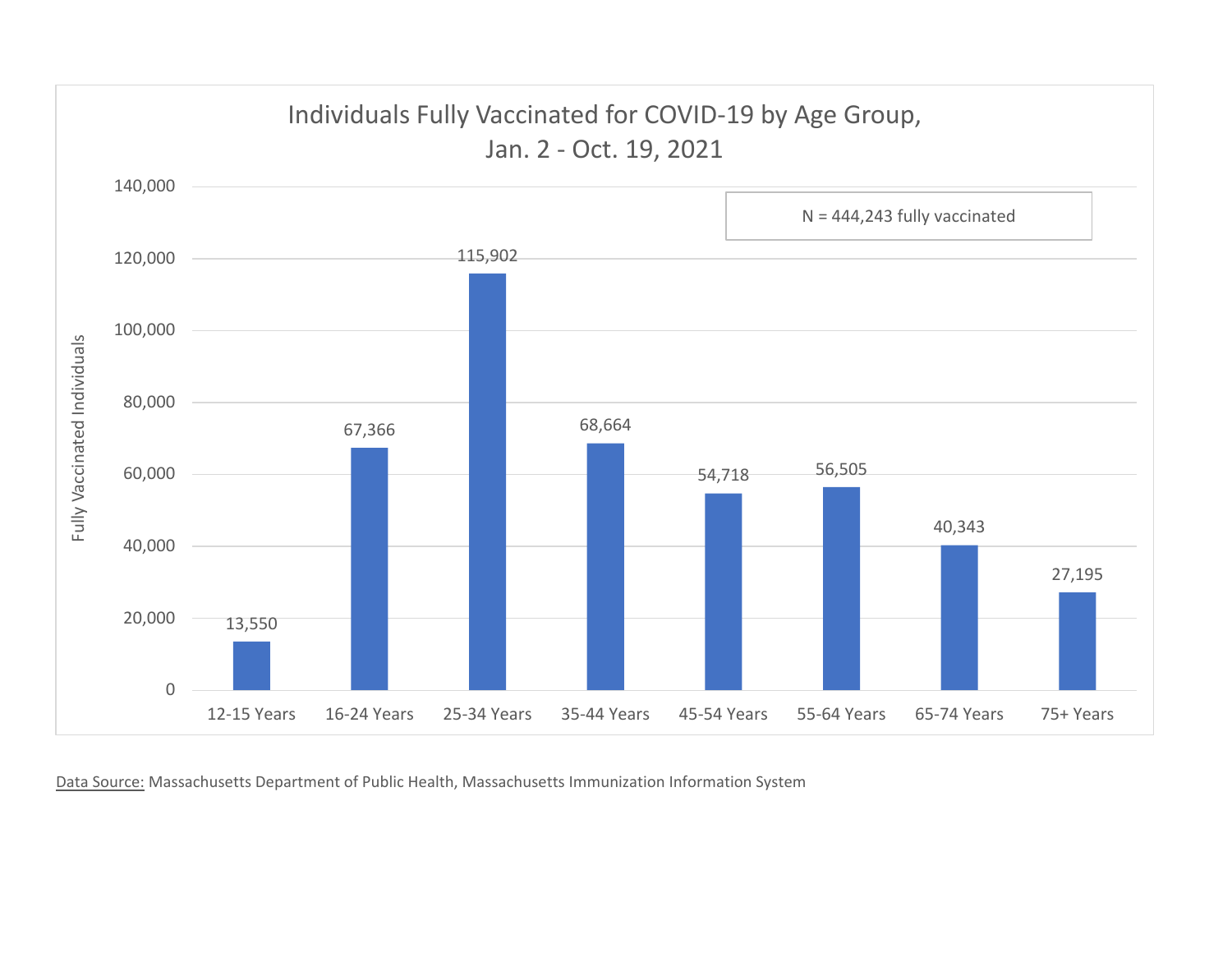

Percentage of overall Boston population fully vaccinated <sup>=</sup> 65.4%.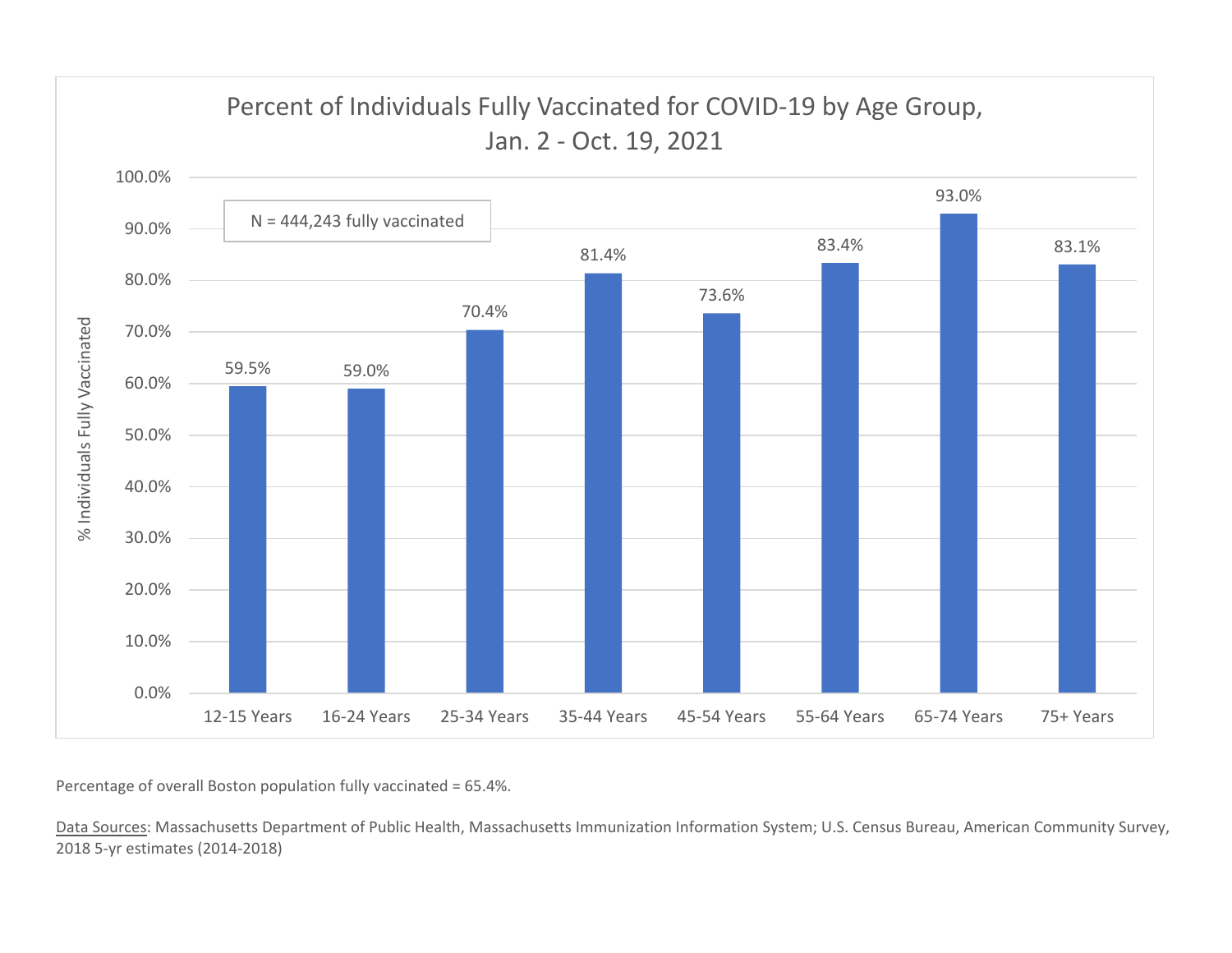## Individuals with At Least 1 Dose of COVID‐19 Vaccine Administered by Race/Ethnicity, Dec. 15, 2020 ‐ Oct. 19, 2021



Asian/PI <sup>=</sup> Asian, Native Hawaiian, and Pacific Islander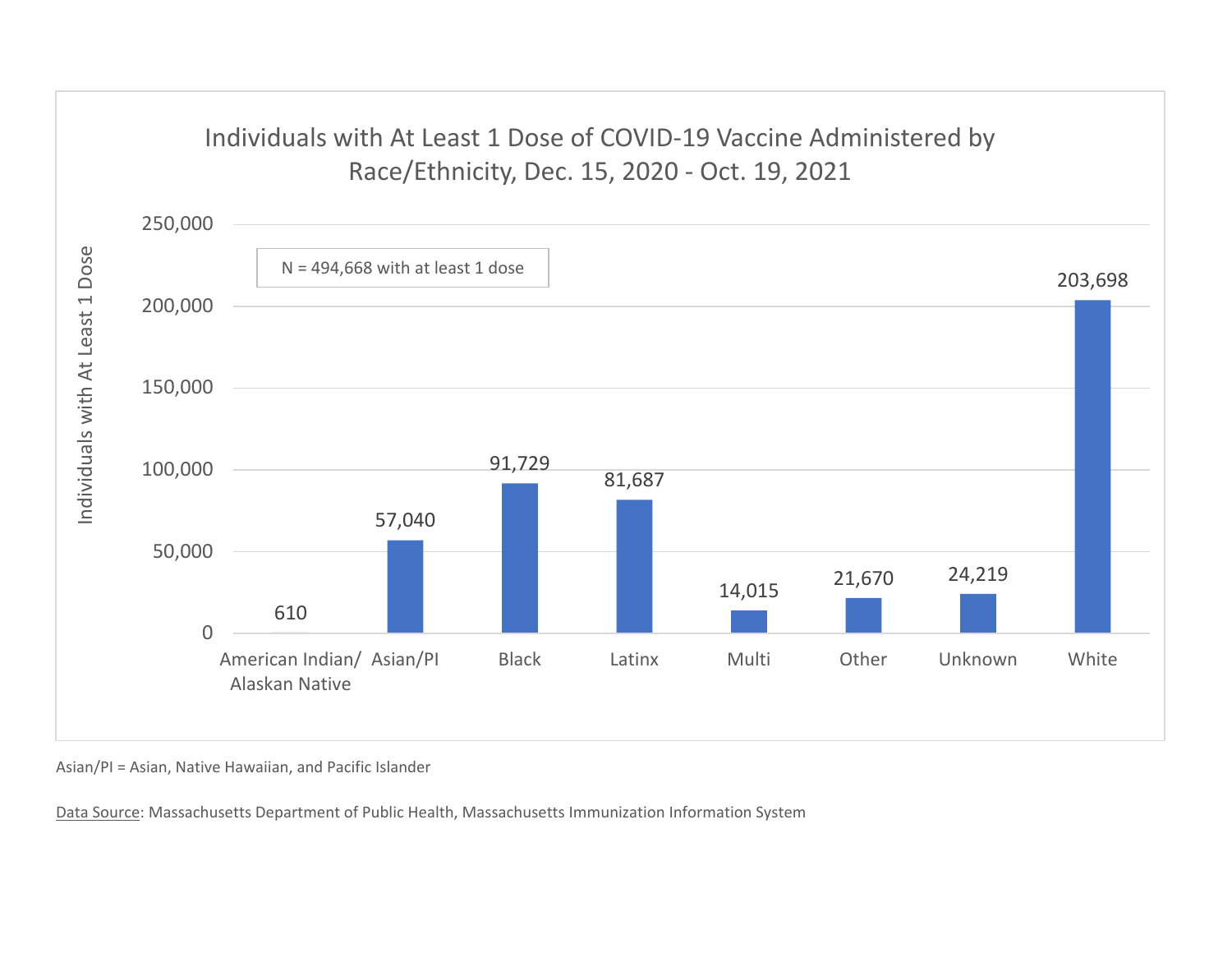

Asian/PI <sup>=</sup> Asian, Native Hawaiian, and Pacific Islander

\* Varies from Total N of Individuals with At Least 1 Dose (494,668) because data for residents who identify as Multiracial, Other, or Unknown are not included in this chart due to lack of comparable population data.

Percentage of overall Boston population with at least 1 dose <sup>=</sup> 72.8%.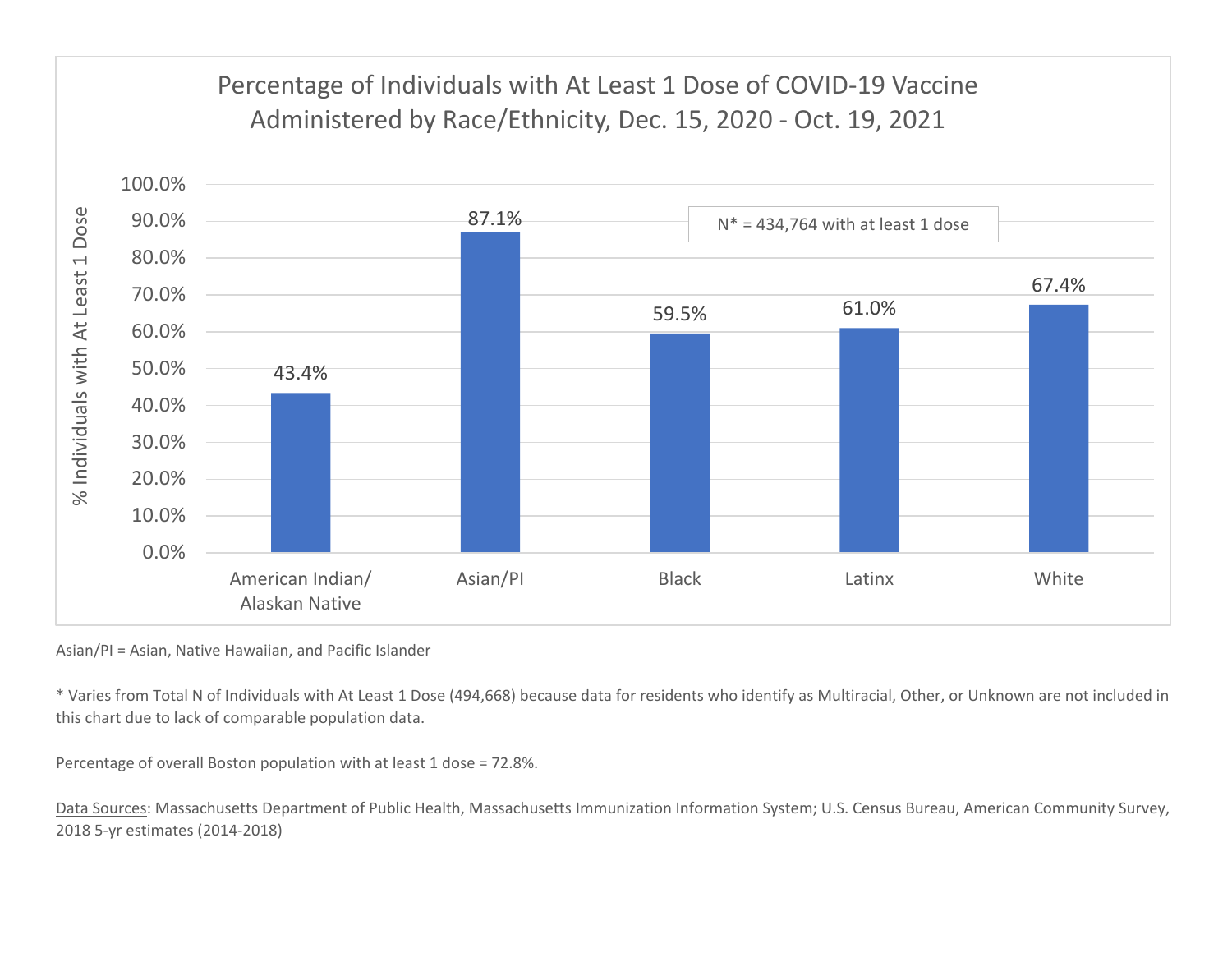

Asian/PI <sup>=</sup> Asian, Native Hawaiian, and Pacific Islander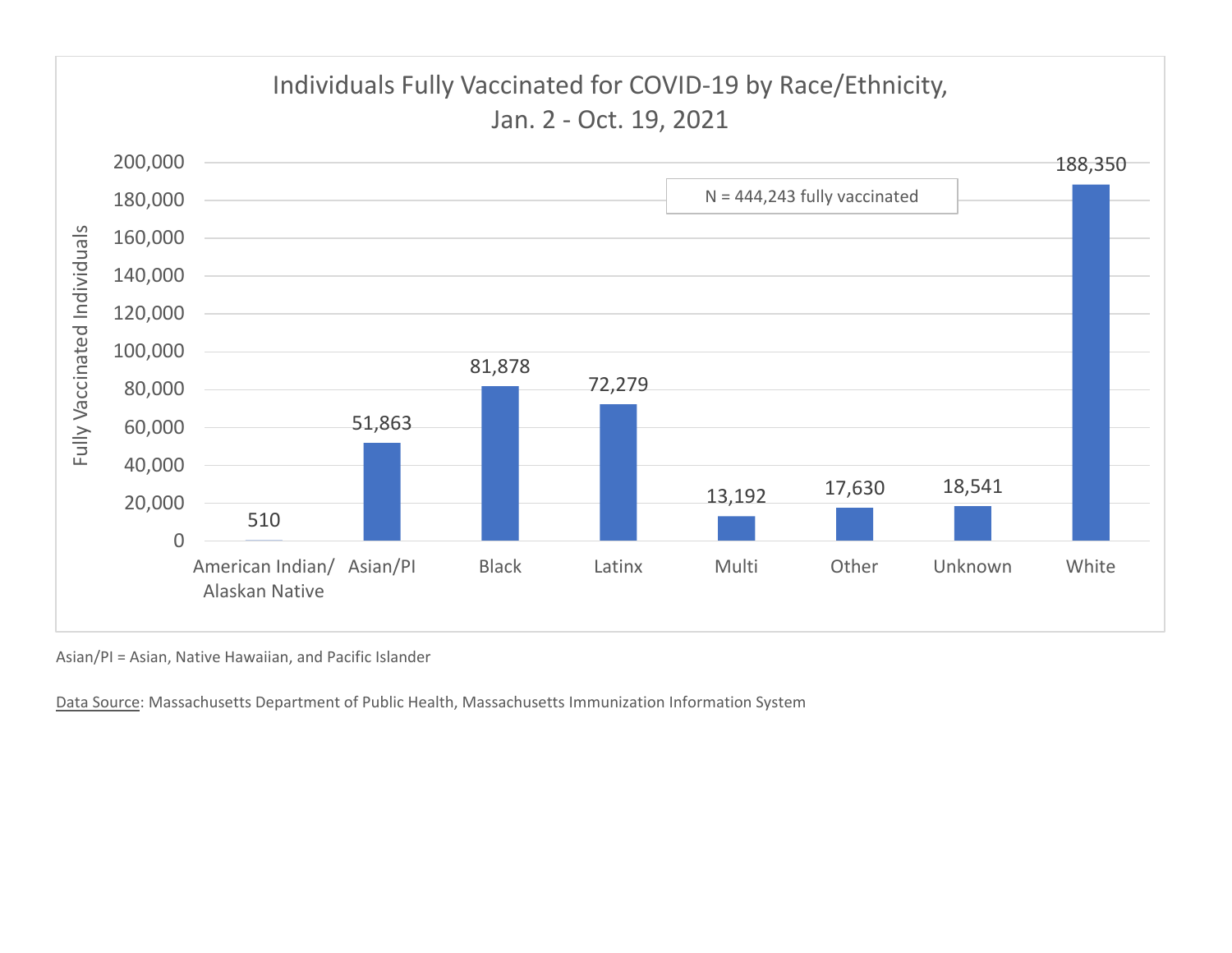

Asian/PI <sup>=</sup> Asian, Native Hawaiian, and Pacific Islander

\* Varies from Total N of Fully Vaccinated Individuals (444,243) because data for residents who identify as Multiracial, Other, or Unknown are not included in this chart due to lack of comparable population data.

Percentage of overall Boston population fully vaccinated <sup>=</sup> 65.4%.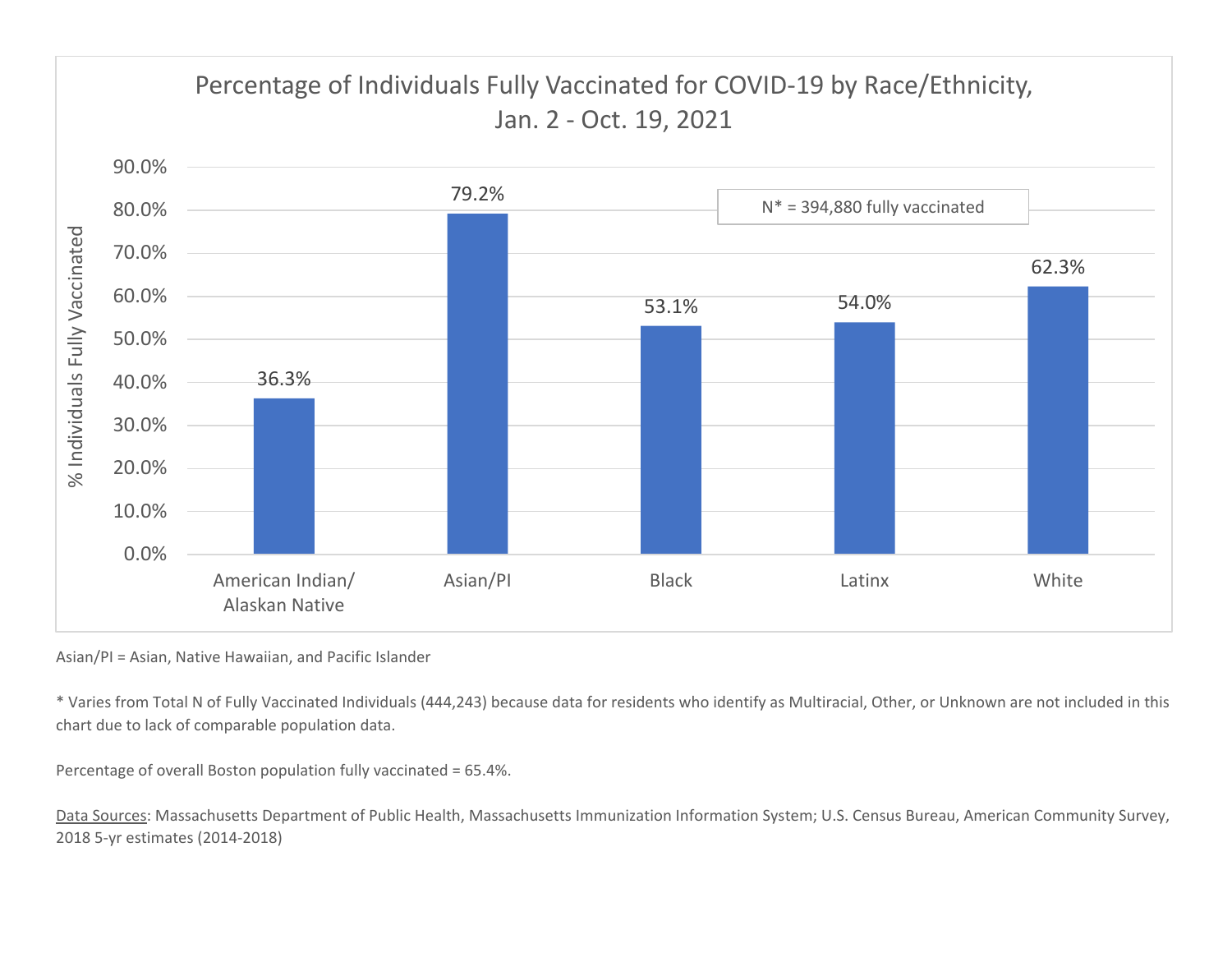

BB/BH/DT/NE/WE <sup>=</sup> Back Bay/Beacon Hill/Downtown/North End/West End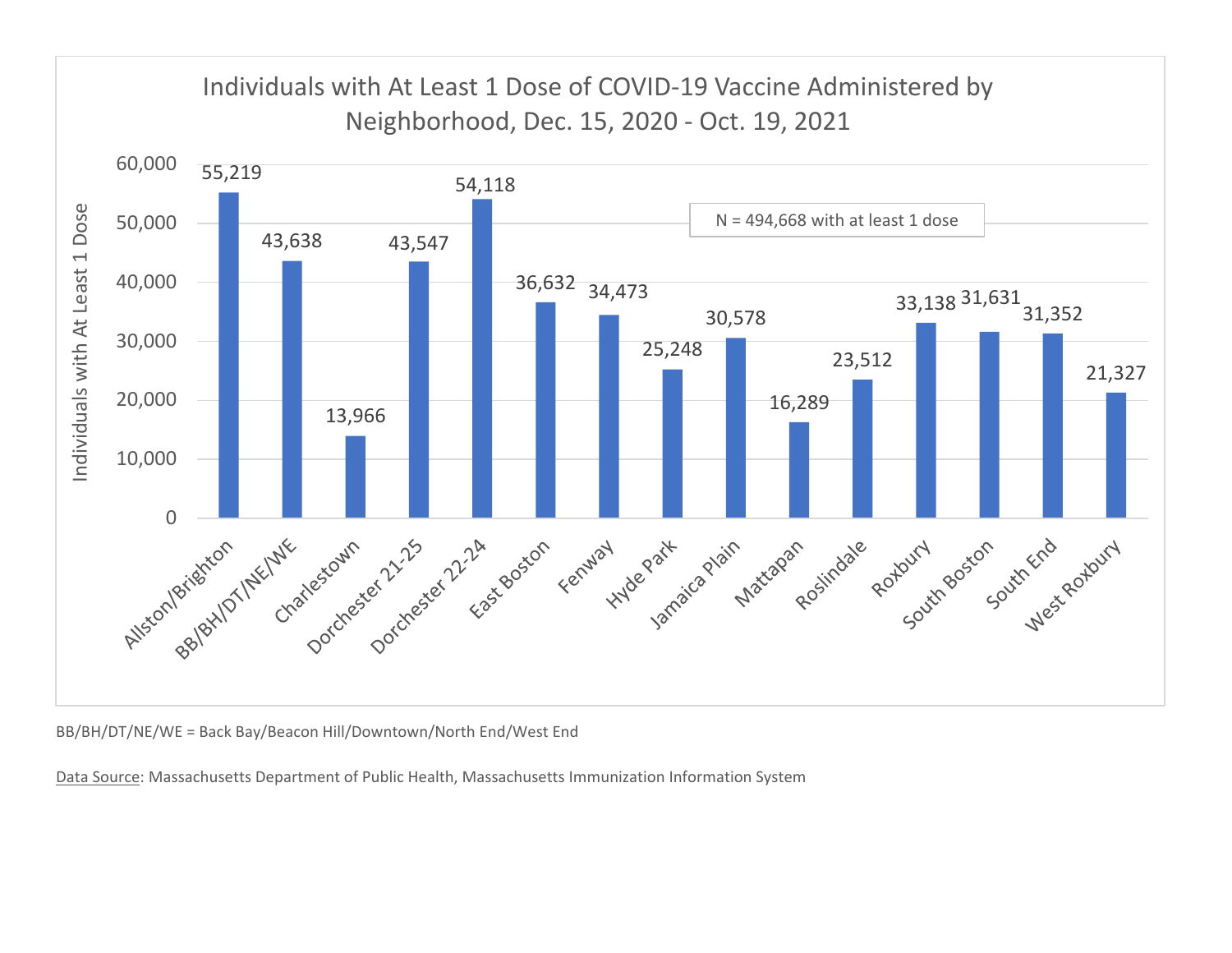## Percentage of Individuals with At Least 1 Dose of COVID‐19 Vaccine Administered by Neighborhood, Dec. 15, 2020 ‐ Oct. 19, 2021



BB/BH/DT/NE/WE <sup>=</sup> Back Bay/Beacon Hill/Downtown/North End/West End

Percentage of overall Boston population with at least 1 dose <sup>=</sup> 72.8%.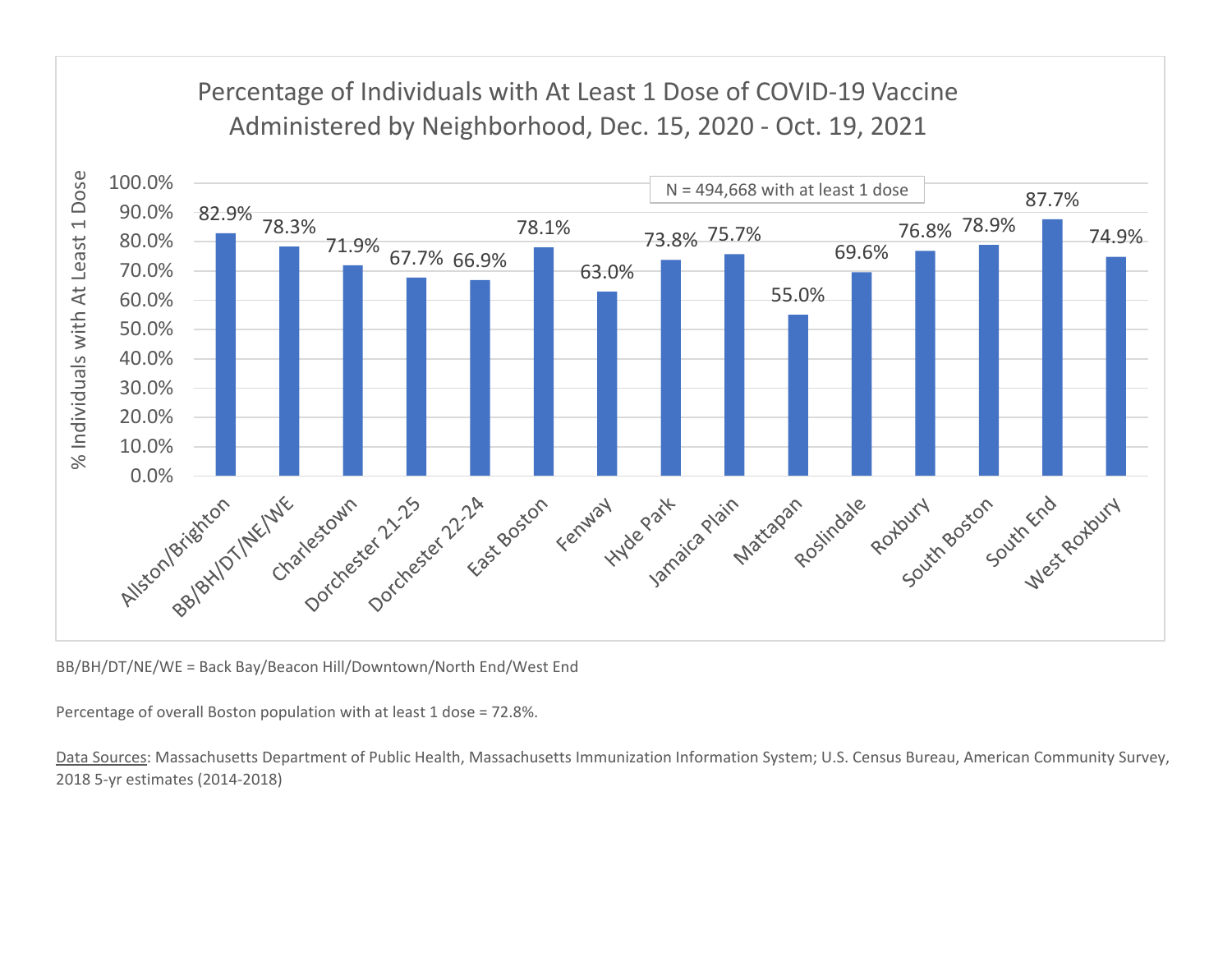

BB/BH/DT/NE/WE <sup>=</sup> Back Bay/Beacon Hill/Downtown/North End/West End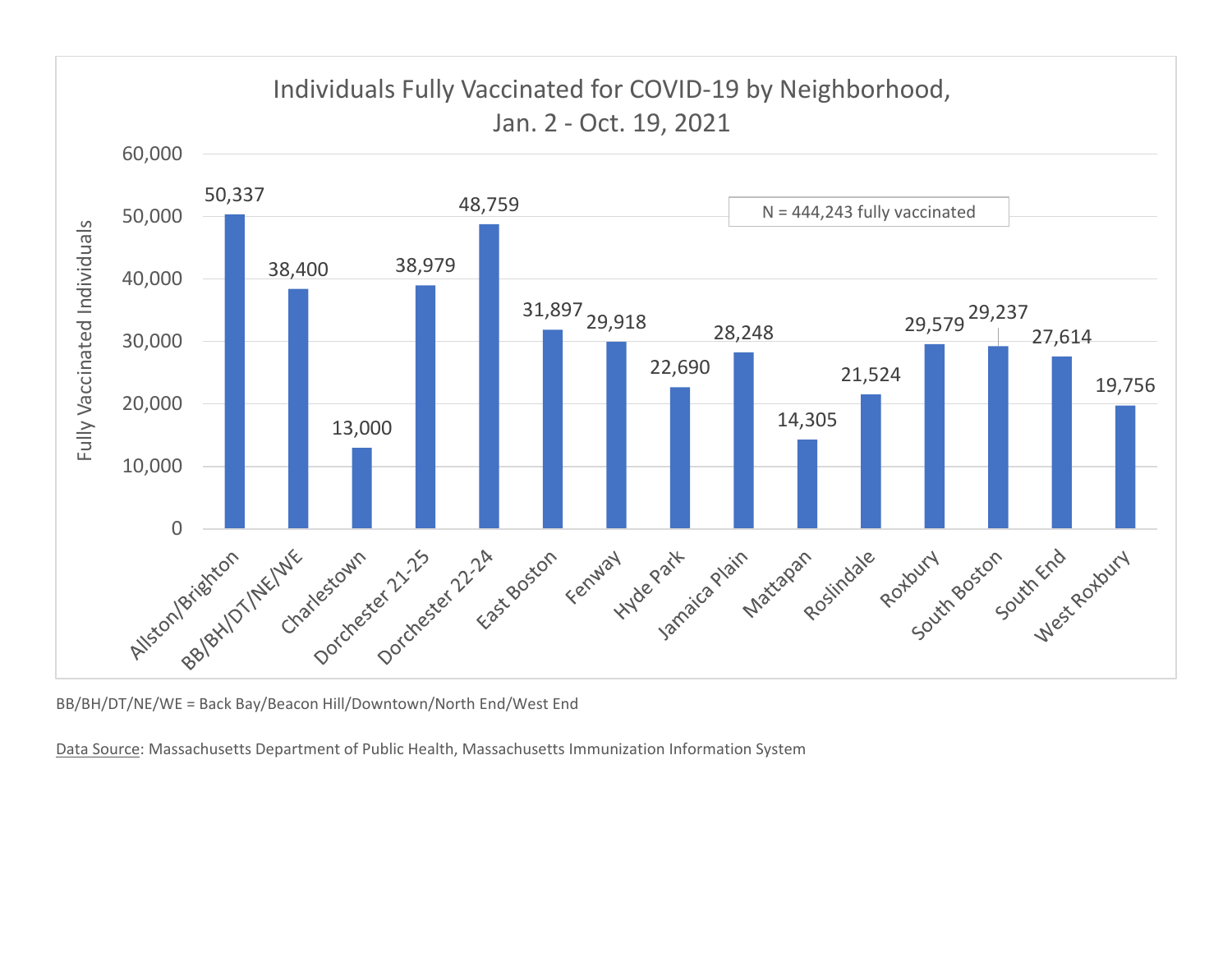

BB/BH/DT/NE/WE <sup>=</sup> Back Bay/Beacon Hill/Downtown/North End/West End

Percentage of overall Boston population fully vaccinated <sup>=</sup> 65.4%.